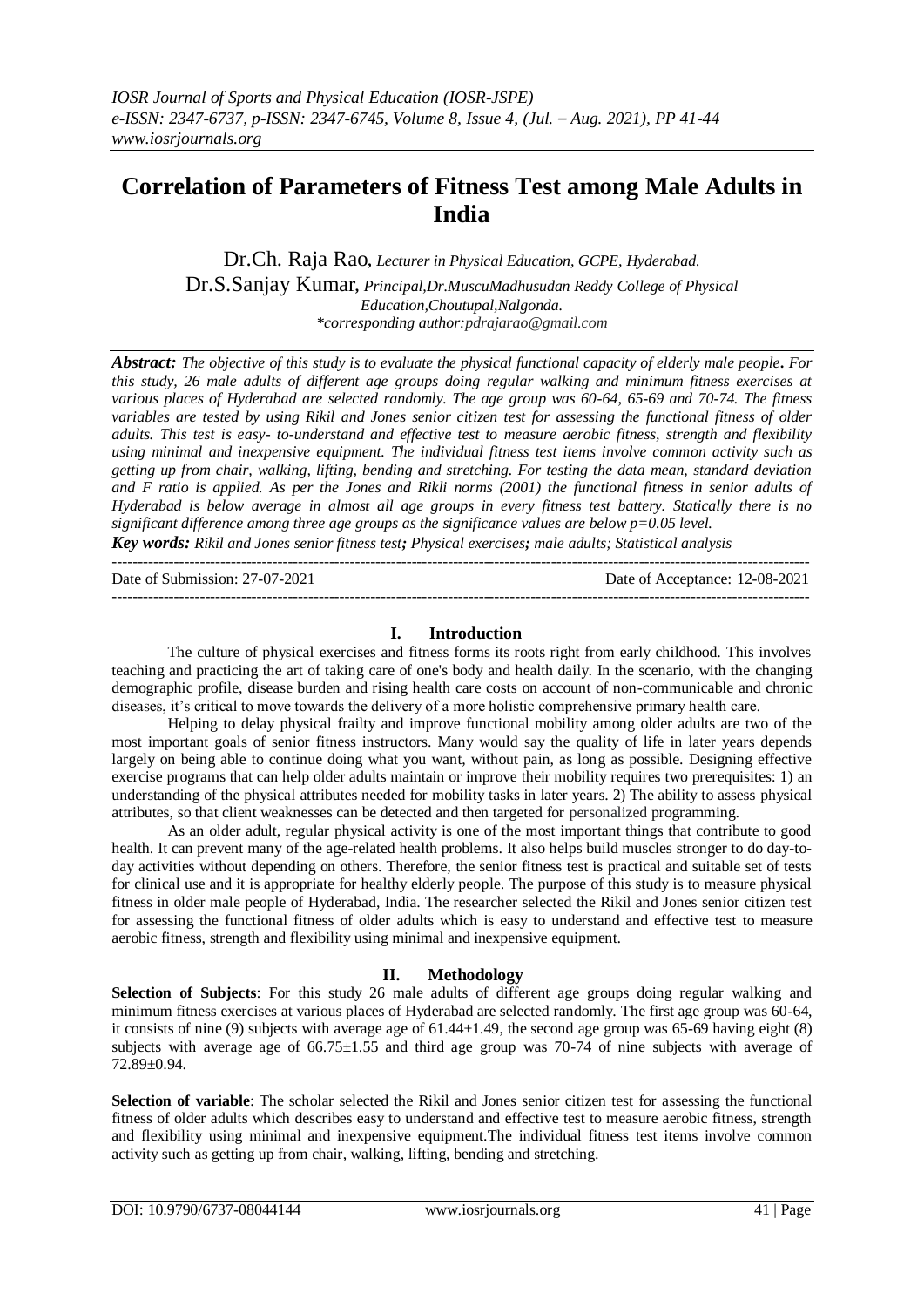#### **Criterion measures**:

| Sl.No. | Variable /testing component | Type of test           | Units of measurement     |
|--------|-----------------------------|------------------------|--------------------------|
|        | Chair stand test            | Lower body strength    | In centimetres           |
|        | Back scratch test           | Upper body flexibility | In centimetres           |
|        | Chair sit and reach test    | Lower body flexibility | In centimetres           |
|        | 8 foot up and go test       | Agility                | In seconds               |
|        | Arm curl test               | Upper body strength    | Repetition in 30 seconds |
|        | Step test                   | Aerobic Endurance      | Repetitions in 2 minutes |

#### **Research design**:

The researcher collected raw data by administering six tests of Rikil and Jones senior citizen test(2001).The tests were developed to be safe and enjoyable for older adults while still meeting scientific standards for reliability and validity.

## **Administration of tests**

# **1. Chair stand test**

Purpose: To assess lower body flexibility

Description

From a sitting position at front of chair, with leg extended and hands reaching toward toes.

Risk zone: Minus (-) 4 inches or more

Score: The number of inches  $(cm)$  (+ or -) between extended fingers and tip of toe.

#### **2. Back scratch test**

Purpose: To assess upper body (shoulder) flexibility

Description: With one hand reaching over the shoulder and one up the middle of the back.

Risk zone: Minus (-) 4 inches or more

Score: The number of inches (cm) between extended middle fingers (+ or -).

#### **3. Chair sit and reach test**

Purpose: To assess lower body flexibility

Description: From a sitting position at front of chair, with leg extended and hands reaching toward toes.

Risk zone: Minus (-) 4 inches or more

Score: The number of inches (cm) (+ or -) between extended fingers and tip of toe.

### **4. 8 foot up and go test**

Purpose: To assess agility/dynamic balance

Description: Number of seconds required to get upfrom a seated position,

Risk zone: More than 9 seconds. Score: Walk 8 feet  $(2.44 \text{ m})$ , turn, and return to seated position.

#### **5. Arm curl test:**

Purpose: To assess upper body strength

Description: Holding a hand weight of 5 lbs  $(2.27 \text{ kg})$  for women; 8 lbs  $(3.63 \text{ kg})$  for men.

Risk zone: Less than 11 curl using correct form formen and women.

Score: Number of bicep curls that can be completed in 30 seconds

#### **6. Step test:**

Purpose: Alternate aerobic endurance test

Description: Raising each knee to a point midway between the patella (kneecap)and iliac crest (top hip bone). Score is number of times right knee reaches the required height.

Risk zone: Less than 65 steps for men and women.

Score: Number of full steps completed in 2 minutes.

**Statistical analysis**: For Analysis of data the ANOVA was applied to analyse the differences among the group means. The level of significance was set at .05 levels.

| Table INO. I Mean values of semol nutess variables among three age groups. |      |               |          |          |      |                |       |           |
|----------------------------------------------------------------------------|------|---------------|----------|----------|------|----------------|-------|-----------|
| Age group                                                                  |      | $\mathbf{CS}$ | BS       | CS & R   |      | 8 Foot UP & GO | AC    | <b>ST</b> |
|                                                                            |      |               |          |          | 1st  | 2nd            |       |           |
| 60-64                                                                      | Mean | 13.78         | $-6.78$  | $-3.33$  | 6.79 | 6.41           | 19.22 | 34.67     |
|                                                                            | S.D  | 1.72          | 7.32     | 4.88     | 2.07 | 1.50           | 6.97  | 11.88     |
| 65-69                                                                      | Mean | 12.63         | $-10.00$ | $-6.38$  | 6.70 | 6.66           | 16.88 | 33.50     |
|                                                                            | S.D  | 2.66          | 20.68    | 18.43    | 1.56 | 1.44           | 6.76  | 10.02     |
| 70-74                                                                      | Mean | 13.56         | $-10.11$ | $-16.11$ | 7.64 | 7.49           | 21.00 | 32.56     |

Table No.1 Mean values of senior fitness variables among three age groups.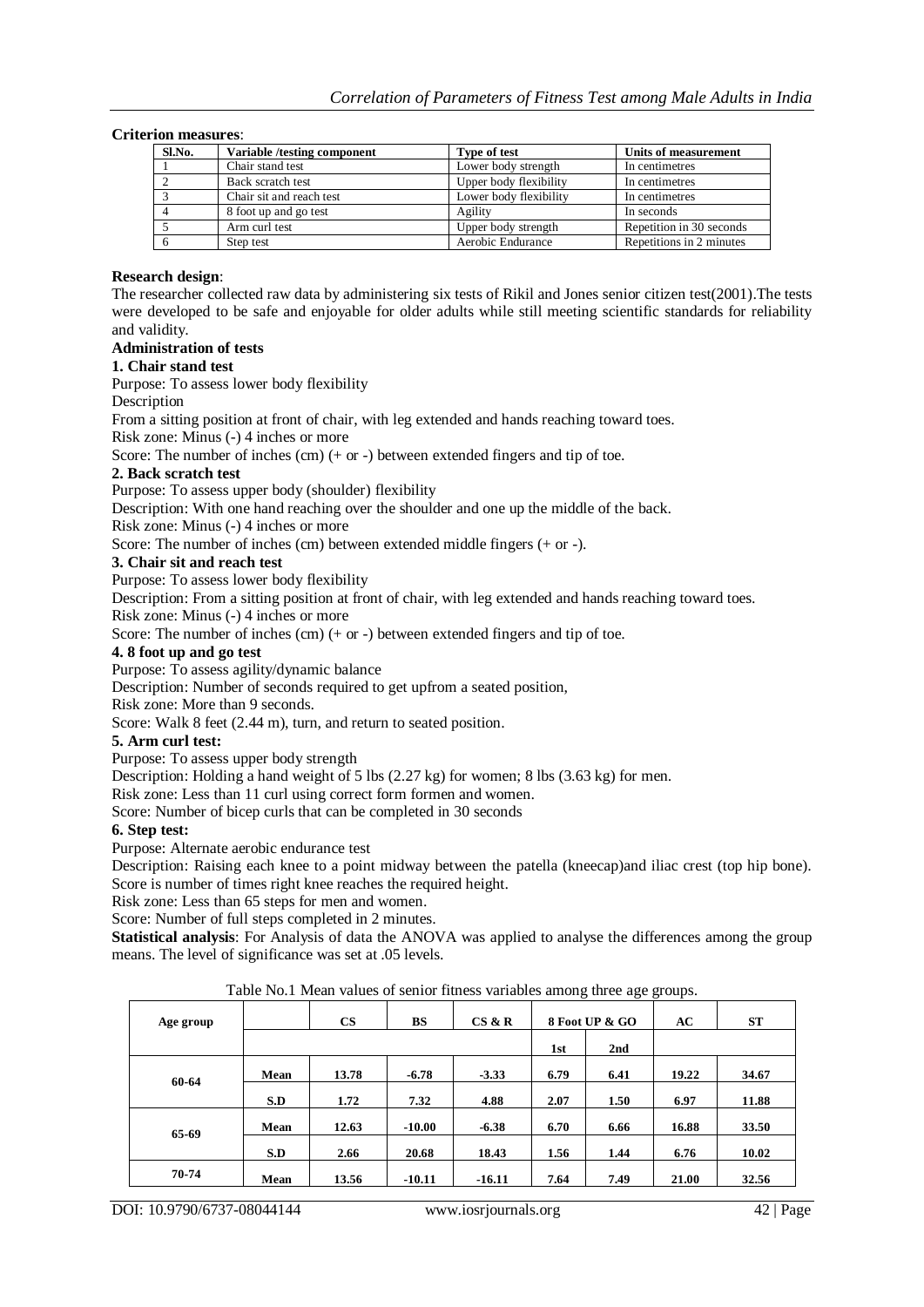|                                            |                                                                                                     | S.D | 4.41 | 9.68 | 22.90 | 1.85 | 1.74 | 10.10 | 9.82 |  |
|--------------------------------------------|-----------------------------------------------------------------------------------------------------|-----|------|------|-------|------|------|-------|------|--|
|                                            | *CS- Chair stand test, *BS- Back scratch test, *CS&R-Chair sit and reach test, *UP&GO-8 foot up and |     |      |      |       |      |      |       |      |  |
| go test, *AC-Arm curl test, *ST-Step test. |                                                                                                     |     |      |      |       |      |      |       |      |  |

Above table shows the adult fitness test means and standard deviation of three age groups. In chair stand test for testing lower body Strength was above average in two age groups i.e, 65-69 and 70-74 as per Jones and Rikli norms(2001)of 12-18 (65-69 age group) and 12-17 (70-74 age group) however in first age group i.e., 60-64 lower body strength was below average than14-19. In back scratch test for testing flexibility for upper body was below average in all age groups as per the norms of Jones and Rikli (-6.5- +00, -7.5- -1.0, -8.0- 1.0) the values of subjects was highly deviated from the mean. In Chair sit and reach test for testing lower body flexibility was below average three age group as per the norms of Jones and Rikli(-2.5- +4, -3.0-+3.0, -3.5-+2.5) the values of the subjects was away from the mean. In 8 foot up and go test for testing agility was below average in three age groups as per the norms of Jones and Rikli  $(5.6-3.8, 5.7-4.3,$  and  $6.0-4.2)$  the values of the subjects was near to the mean. In Arm curl test for testing upper body strength was above average in almost all group then norms (16-22, 15-21, 14-21). In Step test for testing alternate aerobic endurance test was below average in all age groups then norms (87-150, 86-116, 80-110).



Graph No.1 Mean differences of senior fitness variables among three age groups

Above graph shows the mean values of senior fitness variables. The red color bar represents the 60-64 age group and maroon color bar represents 65-69 age group and green color indicates 70-74 age group. In chair stand test (CS) second age group leg body strength was low than rest of groups. In back scratch test (BS) 60-64 age group flexibility was good than rest of age groups. In chair sit-& reach test (CS&R) the 60-64 age group had higher flexibility than other groups. In 8 foot up&go test (UP&GO) typically all age groups had almost same quality of agility. In arm curl test the 70-74 age group had higher upper body strength than other age groups and in 2mintues step foot test the 60-64 age group had higher aerobic endurance than rest of the age groups.

| <b>FITNESS VARIABLES</b>          | F     | Sig   |
|-----------------------------------|-------|-------|
| <b>CS CHAIR STAND</b>             | 0.299 | 0.744 |
| <b>BACK STRETH TEST</b>           | 0.3   | 0.744 |
| <b>CHAIR SIT &amp; REACH TEST</b> | 1.467 | 0.251 |
| UP $&$ GO 1st                     | 0.665 | 0.524 |
| UP $&$ GO 2nd                     | 1.14  | 0.337 |
| <b>BICEP CURL</b>                 | 0.516 | 0.603 |
| <b>STEP TEST</b>                  | 0.089 | 0.915 |

|  | Table-2: Analysis of variance among three groups |
|--|--------------------------------------------------|
|  |                                                  |

Above table shows the differences among groups on independent variable.The results of each fitness variable statistically not significant at  $p=0.05$  level. Hence the results states that the each functional fitness of older adults had below average in almost all age groups.

## **III. Conclusions:**

The Rikli and Jones test battery had a high reliability in evaluating the physical functional fitness of older adults. In this study on each fitness variable had no significant difference among adults of Hyderabad because the statistical  $F$  results was below  $p=0.05$  level among three age groups. As per the norms of the Jones and Rikli norms (2001) the performance of fitness in senior adults was below average in almost all age groups in